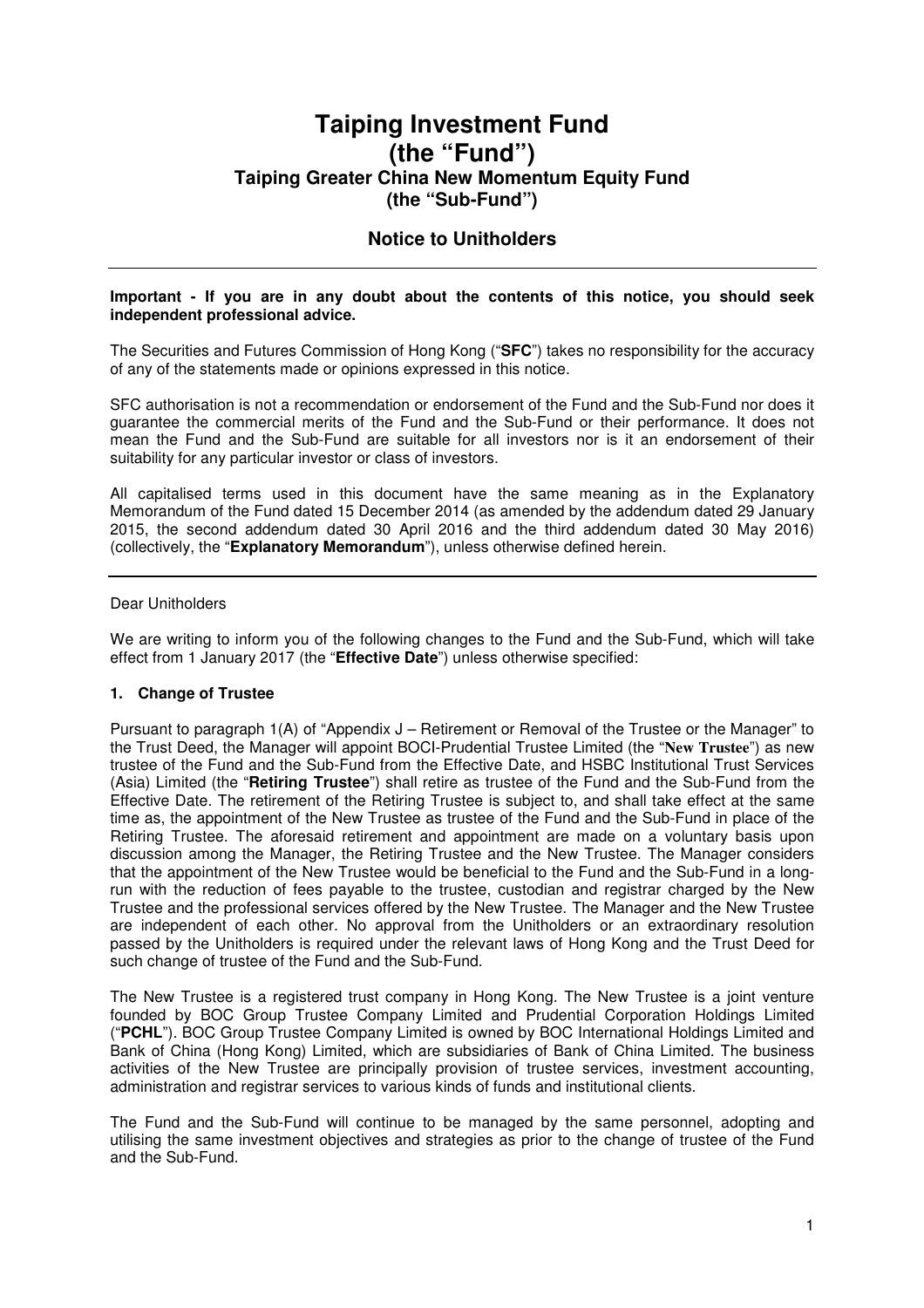Accordingly, the change of trustee of the Fund and the Sub-Fund will not affect the management of the Fund and the Sub-Fund and the Fund and the Sub-Fund will continue to operate in the same manner as it currently operates. Further, there is no change to the communication channels in relation to the Fund and the Sub-Fund.

# **2. Reduction of Trustee Fee**

In connection with the change of trustee, from the Effective Date, the annual rate of trustee fee will be reduced from 0.175% per annum to the following rates:

- 0.15% per annum for the first HK\$ 250 million of the Net Asset Value of the Sub-Fund;
- 0.125% per annum for the next HK\$ 250 million of the Net Asset Value of the Sub-Fund; and
- 0.11% per annum for the remaining balance of the Net Asset Value of the Sub-Fund.

The minimum monthly fee payable to the trustee in relation to the Sub-Fund will also be reduced from HK\$80,000 to HK\$40,000.

# **3. Appointment of Custodian**

Bank of China (Hong Kong) Limited will be appointed as the custodian of the Fund and the Sub-Fund from the Effective Date.

# **4. Updates to the rate of Custodian Fee**

Currently, the Sub-Fund is subject to custody fees at the rates in the range of 0.01% to 0.09% per annum of the Net Asset Value of the Sub-Fund, depending on the markets where the custodian is required to hold the Sub-Fund's assets. Following the appointment of Bank of China (Hong Kong) Limited as the custodian of the Fund and the Sub-Fund, from the Effective Date onwards, the custody fees payable by the Sub-Fund will be up to 0.045% per annum of the Net Asset Value of the Sub-Fund.

# **5. Change of Registrar and removal of Registrar Fee**

The New Trustee will replace the Retiring Trustee as the registrar of the Fund and the Sub-Fund from the Effective Date. The fee payable to the New Trustee in its capacity as the registrar of the Fund and the Sub-Fund will be included in the Trustee fee. As such, the Sub-Fund will no longer pay the fixed fee of HK\$120,000 per annum for registrar services from the Effective Date.

# **6. Change of Auditor**

PricewaterhouseCoopers will replace Ernst & Young as the auditor of the Fund and the Sub-Fund from the Effective Date.

# **7. Ground for termination of the Sub-Fund due to small fund size**

Currently, the Trust Deed provides that the Manager may terminate the Sub-Fund if, among others, the average Net Asset Value of the Units outstanding in respect of the Sub-Fund is less than HK\$39,000,000 or the equivalent in US Dollars or other currencies over 12 consecutive calendar months, and Unitholders of the Sub-Fund pass an Extraordinary Resolution approving the termination of the Sub-Fund in such circumstances.

However, when the Net Asset Value of a Sub-Fund drops below a certain threshold, it is generally believed that continuation of the Sub-Fund would not be cost efficient and commercially viable. The requirement to seek the Unitholders' approval by way of an Extraordinary Resolution to terminate the Sub-Fund in such circumstances may delay the termination process, and this may not be in the interests of the Unitholders.

To enable the termination of the Sub-Fund in an efficient manner when its fund size is relatively small, from the Effective Date, the relevant ground for the termination of the Sub-Fund will be amended such that the Manager may terminate the Sub-Fund if the average Net Asset Value of the Units outstanding in respect of the Sub-Fund is less than HK\$39,000,000 or the equivalent in US Dollars or other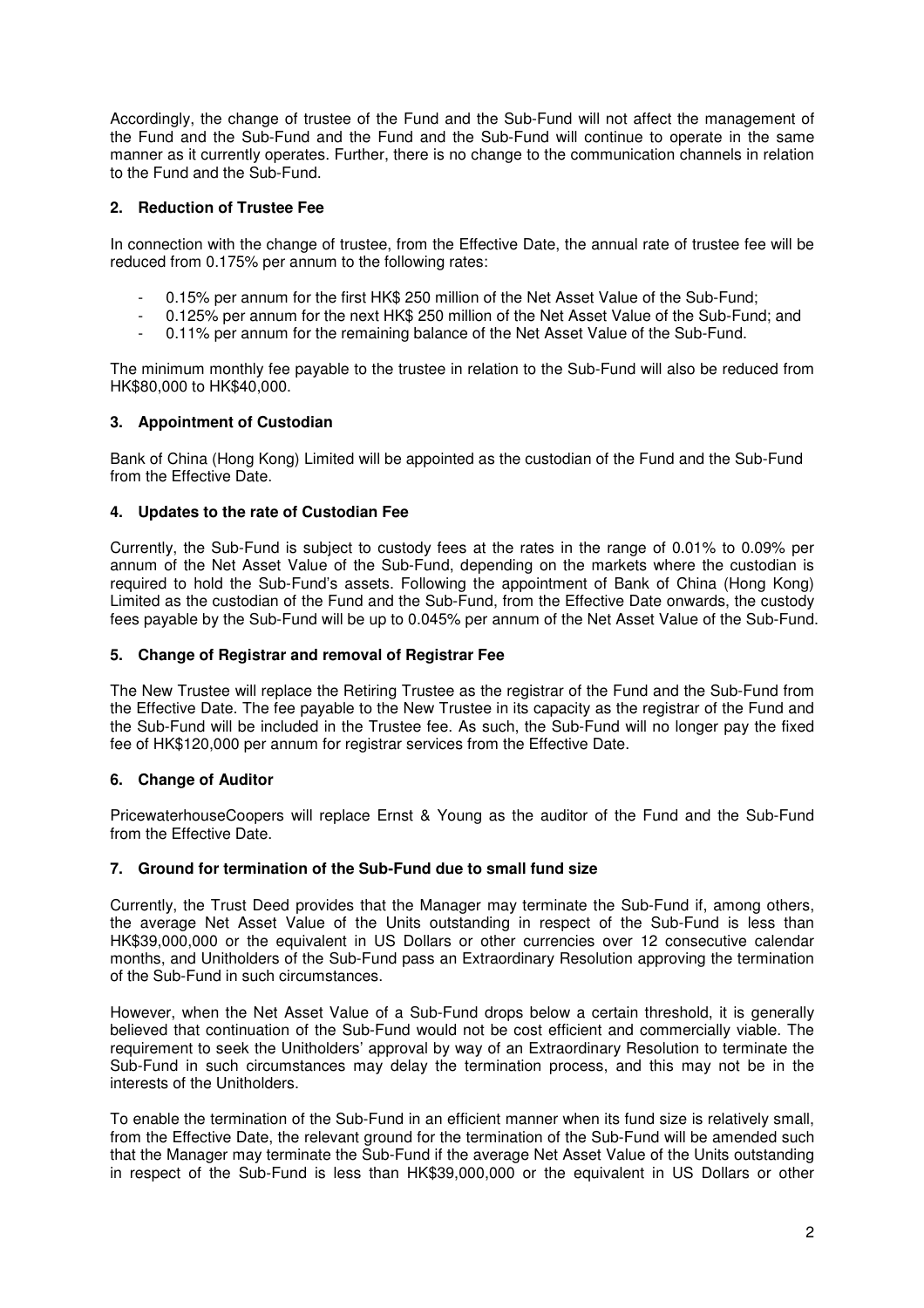currencies over 12 consecutive calendar months. In other words, the requirement to seek the Unitholders' approval by way of an Extraordinary Resolution to terminate the Sub-Fund in such circumstances will be removed.

Nevertheless, the Sub-Fund may at any time be terminated by Unitholders with the approval of an Extraordinary Resolution as provided under the Trust Deed.

### **8. Update to the application procedures**

The Explanatory Memorandum will be updated to clarify that, unless otherwise agreed by the Manager and the Trustee, the original of any application form sent by facsimile should be forwarded to the Trustee.

It will also be clarified that, if an application is rejected, subscription monies will be returned without interest by cheque through the post at the risk of the applicant or by telegraphic transfer to the bank account from which the moneys originated at the risk and expense of the applicants (or in such other manner determined by the Manager and the Trustee.

# **9. Delay of payment of redemption proceeds**

Redemption proceeds will normally be paid within 7 Business Days after the relevant Dealing Day and in any event within one calendar month of the relevant Dealing Day or (if later) receipt of a properly documented redemption request.

The Trust Deed and the Explanatory Memorandum will be updated to reflect that where the market(s) in which a substantial portion of the investments of the Sub-Fund is made is subject to such legal or regulatory requirements (such as foreign currency controls) rendering the payment of such amounts not practicable, payment may be delayed but the extended time frame for payment shall reflect the additional time needed in light of the specific circumstances in the relevant markets.

#### **10. Refusal of payment of redemption proceeds**

The Trust Deed will be amended to provide the Manager or the Trustee with the right to refuse to make any redemption payment to a Unitholder if (1) the Trustee or the Manager suspect or are advised that the payment of redemption proceeds to such Unitholder might result in a breach or violation of any applicable anti-money laundering or other laws or regulations by any person in any relevant jurisdiction, or if such refusal is considered necessary or appropriate to ensure the compliance by the Fund, the Manager, the Trustee or other service providers with any such laws or regulations in any applicable jurisdiction; and (2) there is a delay or failure by the redeeming Unitholder in producing any information or documentation required by the Trustee and/or the Manager or their respective duly authorised agent for the purpose of verification of identity.

The Explanatory Memorandum will be updated accordingly to reflect such power of the Manager and the Trustee.

# **11. Withholding of redemption proceeds**

The Trust Deed will be amended to provide the Manager or the Trustee with the right, if required by the laws of any relevant jurisdiction, to make a withholding from any redemption moneys payable to the Unitholder of a Unit. The amount of such withholding shall be deducted from the redemption moneys otherwise payable to such Unitholder, provided that the Manager or the Trustee is acting in good faith and on reasonable grounds.

The Explanatory Memorandum will be updated accordingly to reflect such power of the Manager and the Trustee.

#### **12. Means of publication of notice of suspension and the Net Asset Value**

As currently disclosed in the Explanatory Memorandum, whenever the Manager declares a suspension of determination of the Net Asset Value of a Sub-Fund, the Manager shall publish a notice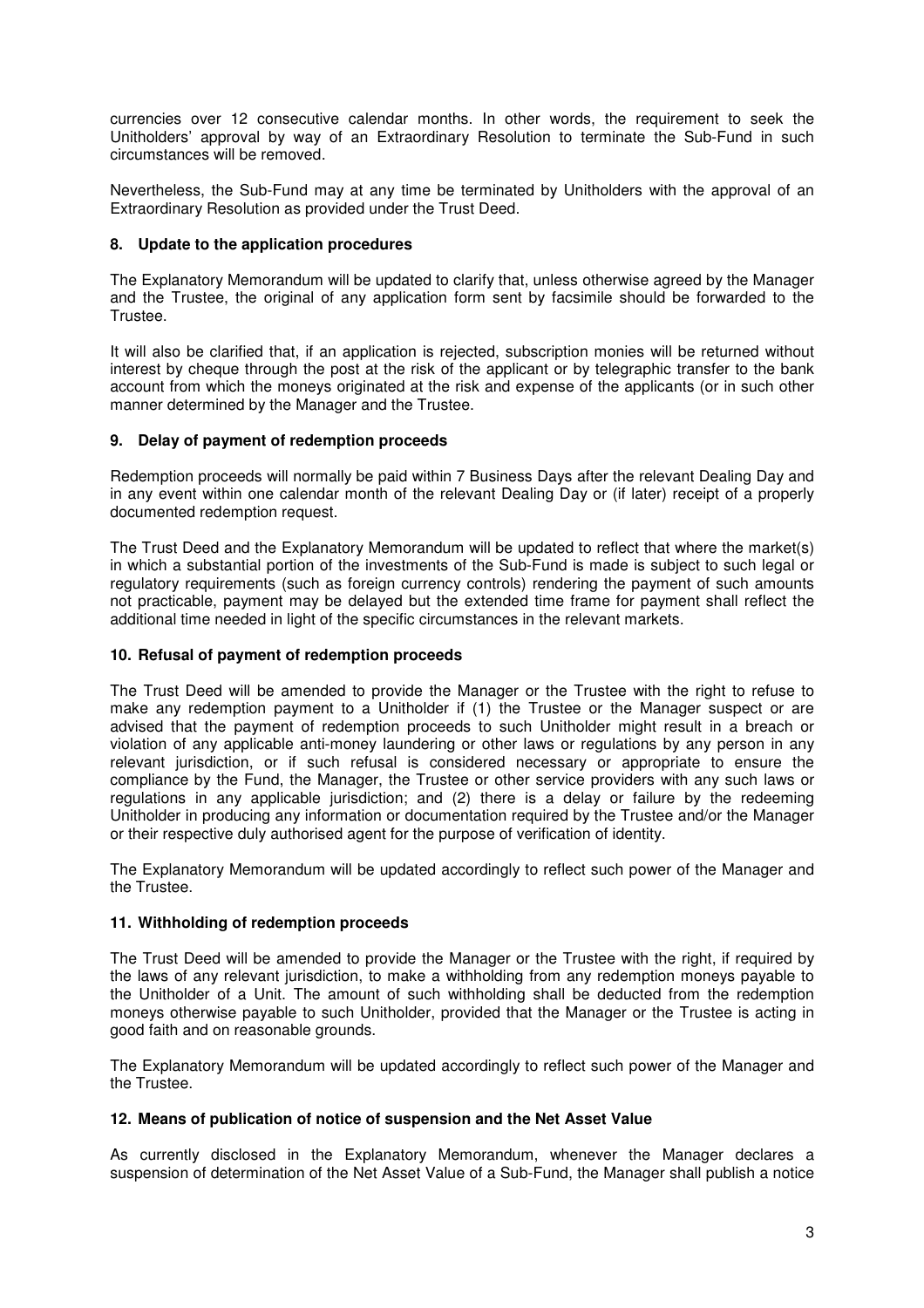in one Hong Kong English newspaper and one Hong Kong Chinese newspaper, including but not limited to, the South China Morning Post and the Hong Kong Economic Times. From the Effective Date onwards, instead of publishing the suspension notice in the aforesaid manner, the Manager will publish the suspension notice on the Manager's website at http://www.tpahk.cntaiping.com at least once a month during the suspension of determination of the Net asset Value of the Sub-Fund.

In addition, from the Effective Date onwards, the Net Asset Value per Unit of the Sub-Fund will no longer be published in the South China Morning Post and the Hong Kong Economic Times. The Net Asset Value per Unit of the Sub-Fund will be published on each Dealing Day on the website http://www.tpahk.cntaiping.com.

Please note that the above website has not been reviewed by the SFC.

#### **13. Reports and accounts**

The Manager will no longer send printed financial reports to the Unitholders. Instead, the Manager will make available electronic copies of the audited accounts (in English) and unaudited semi-annual reports (in English) on the Manager's website (http://www.tpahk.cntaiping.com). This website has not been reviewed by the SFC.

These accounts and reports will also be available upon request of the Unitholders and at the offices of the Manager free of charge during normal business hours on any Business Day.

The audited accounts (in English) will continue to be available within four months of the end of each financial year, and the unaudited semi-annual reports (in English) will continue to be available within two months after 30 June in each financial year. The Manager will notify the Unitholders where and when the audited financial statements and unaudited semi-annual reports can be obtained (in printed and electronic forms) within the aforesaid timeframe.

The above will take effect from the next audited accounts for the financial year ending on 31 December 2016, which will be available no later than 30 April 2017, and subsequent audited accounts and unaudited semi-annual reports.

#### **14. Update to the directors of the Manager**

Yang Dong, Li Tao and Chen Xun resigned as a member of the board of directors of the Manager on 23 July 2016, 1 November 2016 and 4 November 2016 respectively, and Shen Zhan was appointed as a director of the Manager on 28 October 2016.The current members of the board of directors of the Manager are Li WuHao, Li XuDong, and Shen Zhan.

#### **15. Amendments to the Trust Deed**

From the Effective Date, the Trust Deed shall be amended and supplemented by a sixth supplemental deed (the "**Sixth Supplemental Deed**") to reflect the retirement of the Retiring Trustee and the appointment of the New Trustee as set out in paragraph 1 above and by a seventh supplemental deed (the "**Seventh Supplemental Deed**") in connection with the following:-

- a) Change to the ground for termination of the Sub-Fund due to small fund size as set out in paragraph 7 above;
- b) Update to reflect the rights to delay, refuse or withhold the payment of redemption proceeds as set out in paragraphs 9 to 11 above;
- c) Update to reflect that the Manager will procure reports and accounts to be made available to Unitholders, to enable the change as set out in paragraph 13 above;
- d) Updates to the following investment restrictions to reflect the latest requirements under the Code on Unit Trusts and Mutual Funds (the "**Code**"):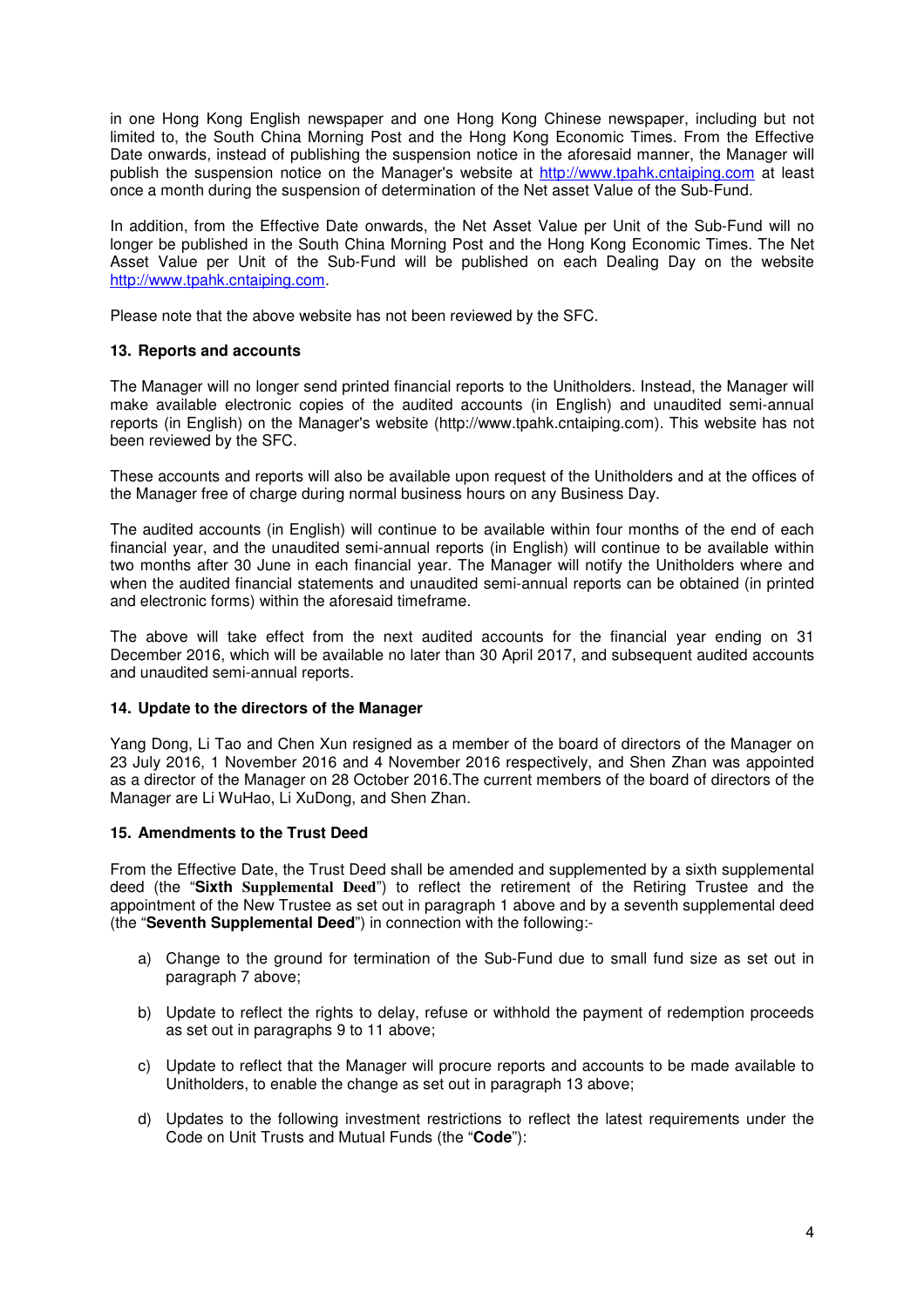- (i) It will be clarified that a Sub-Fund's holding of any ordinary shares (when aggregated with all other Sub-Funds' holdings of such ordinary shares) shall not exceed 10 per cent. of any ordinary shares issued by any single issuer;
- (ii) It will be updated to reflect that (1) the value of a Sub-Fund's total holding of units or shares in collective investment schemes (namely "**underlying schemes**") which are non-recognized jurisdiction schemes (as permitted in the Code) and not authorized by the SFC in aggregate shall not exceed 10 per cent. of the total Net Asset Value of such Sub-Fund as at the most recent Dealing Day and (2) the value of such Sub-Fund's total holding of units or shares in each underlying scheme which is either recognized jurisdiction schemes (as permitted in the Code) or schemes authorized by the SFC shall not exceed 30 per cent. of the total Net Asset Value of such Sub-Fund as at the most recent Dealing Day for such Sub-Fund unless the underlying scheme is authorized by the SFC, and the name and key investment information of the underlying scheme are disclosed in the offering document of the applicable Sub-Fund; and
- (iii) It will be updated to reflect that the Sub-Fund may not invest in any type of real estate (including buildings) or interests in real estate (including any options or rights but excluding shares in real estate companies and interests in real estate investment trusts);
- e) Update to reflect that the Trustee may empower its custodian, nominee or agent to appoint, with no objection in writing of the Trustee, co-custodians and/or sub-custodians (each such custodian, nominee, agent, co-custodian and sub-custodian a "**Correspondent**");
- f) Update to reflect that the Trustee is required to (a) exercise reasonable care and diligence in the selection, appointment and ongoing monitoring of Correspondents; and (b) be satisfied that Correspondents retained remain suitably qualified and competent to provide the relevant custodial services to the Fund and the Sub-Fund. The Trustee shall be responsible for the acts and omissions of any Correspondent which is a connected person of the Trustee as if the same were the acts or omissions of the Trustee, but provided that the Trustee has discharged its obligations set out in (a) and (b) as set out in this paragraph, the Trustee shall not be liable for any acts, omissions, insolvency, liquidation or bankruptcy of any Correspondent which is not a connected person of the Trustee;
- g) Update to reflect that for so long as the Fund and the Sub-Fund are authorised by the SFC, the Manager and the Trustee shall in the performance of their respective duties under the Trust Deed in relation to the Fund and the Sub-Fund at all times comply with the applicable provisions of the Code and shall act at all times in compliance with and in a manner consistent with the Code (as may be modified by any applicable waivers or exemptions granted by the SFC) and nothing in the Trust Deed shall diminish or exempt any of the Manager or the Trustee from any of its duties and liabilities under the Code; and
- h) There are also some miscellaneous updates to the Trust Deed, such as refinement of certain definitions, rectification of typographical errors, etc.

The Retiring Trustee and the New Trustee have each certified that the Sixth Supplemental Deed does not materially prejudice the interests of Unitholders; do not operate to release to any material extent, the Retiring Trustee and the New Trustee (in each case, in respect of the period for which it is trustee of the Fund and the Sub-Fund) or the Manager or any other person from any responsibility under the Trust Deed; and (with the exception of payment of fees and expenses incurred in relation to the preparation and execution of the Sixth Supplemental Deed) will not result in any increase in the amount of costs and charges which will be payable from the Fund and the Sub-Fund and borne by Unitholders of the Fund and the Sub-Fund which are in issue at the time such modification, alteration or addition takes effect.

The New Trustee has certified that the Seventh Supplemental Deed does not materially prejudice the interests of Unitholders; do not operate to release to any material extent, the New Trustee or the Manager or any other person from any responsibility under the Trust Deed; and (with the exception of